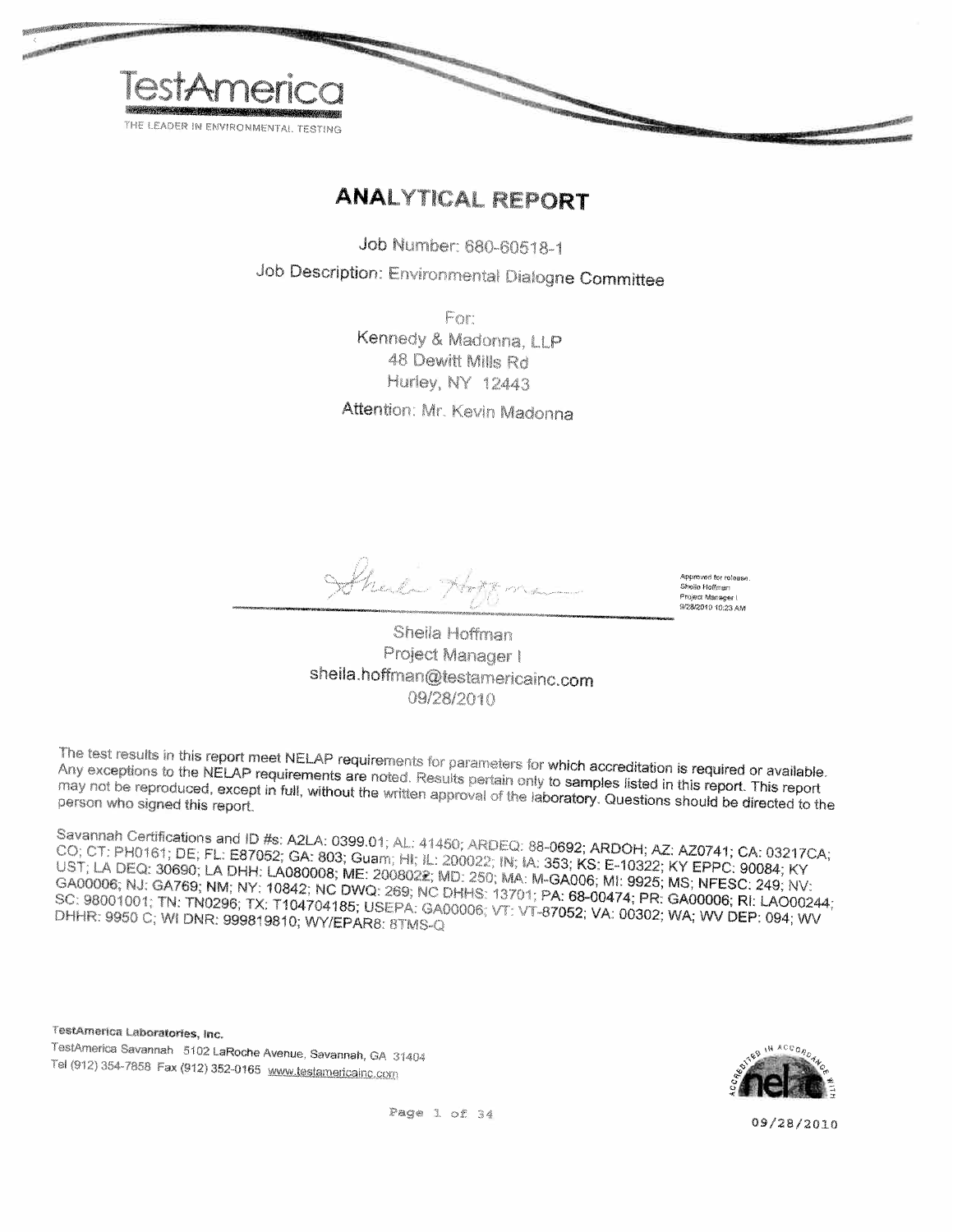

 $\bar{\mathbf{r}}$ 

2742 N. Florida Ave. P.O. Box 1833 Tampa, Florida 33601  $(813)$  229-2879 Fax (813) 229-0002

TestAmerica-Savannah 5102 LaRoche Ave. Savannah, GA. 31404

Attn: Sheila Hoffman

DOM Certification #E84025 ADEM Lab Certification #40580

Report Date: August 31, 2010

Field Custody: Client rieid Custody:<br>Client/Field ID:  $680 - 60518 - 01$ Salinasi

Sample Collection: 8-18-10/0900 Lab ID No: 10.5776 Lab Custody Date:  $8-25-10/1100$ Sample description: solid

#### CERTIFICATE OF ANALYSIS

| Parameter                                                        | Units        |     | Results |       | Analysis<br>Date   | Method    | Detection<br>Limit |
|------------------------------------------------------------------|--------------|-----|---------|-------|--------------------|-----------|--------------------|
| Gross Alpha                                                      | $pCi/\sigma$ | 9.9 |         | 1.6   | $8 - 31 - 10/0800$ | DOE RP710 | 1.6                |
| Gross Beta<br>Alpha Standard: Th-230<br>Seta Standard:<br>Ch-137 | pCi/g        | 5.7 | $-$     | - 0.8 | $8 - 31 - 10/0800$ | DOE RP710 | 1.6                |

James W. Hayes

James W. Hayes Laboratory Manager

Test results meet all the requirements of the NELAC standards. Contact person: Jim Hayes (813) 229-2879.

Page 1 of 1

Page 5 of 34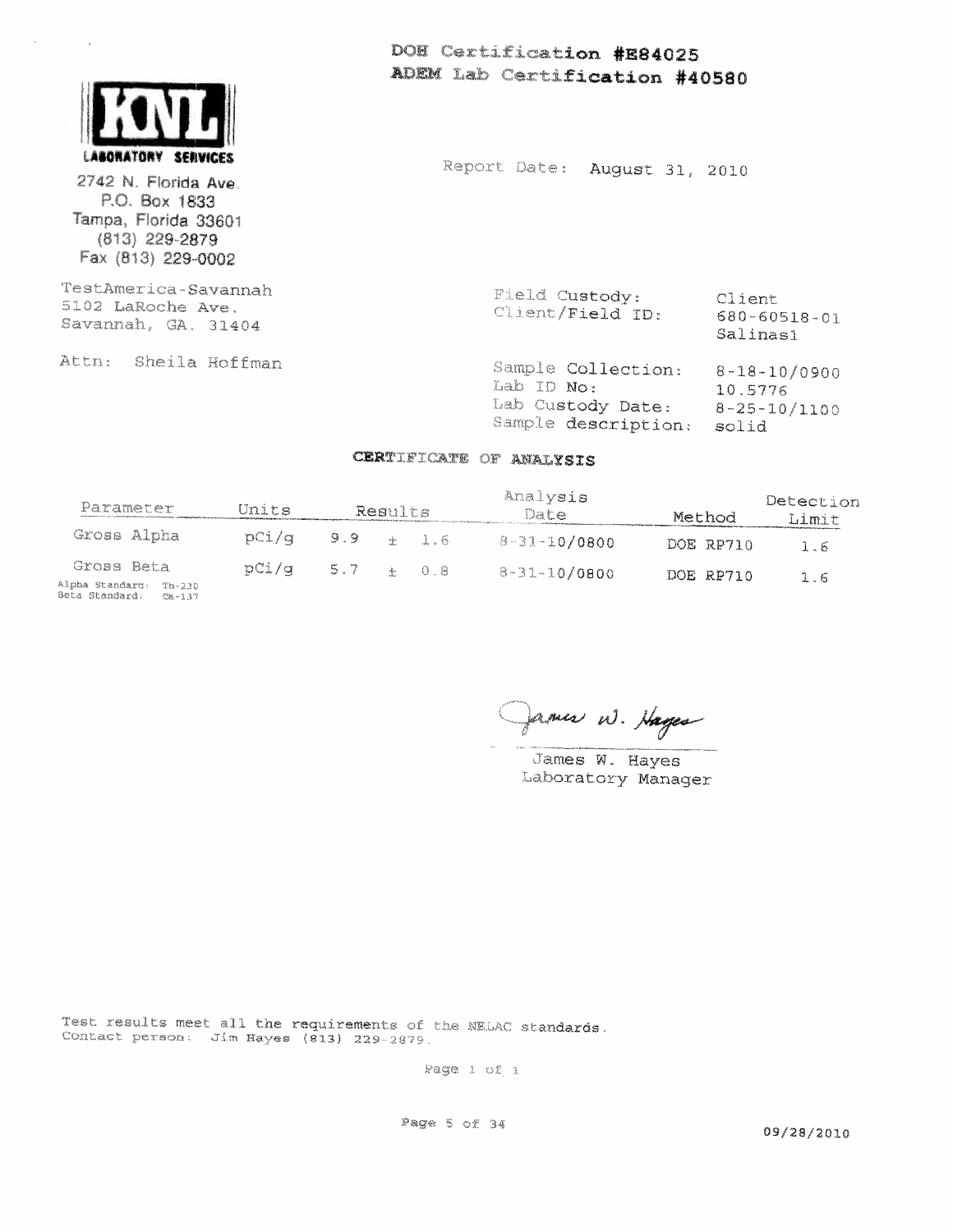Client: Kennedy & Madonna, LLP

 $\mathcal{A}^{\text{max}}_{\text{max}}$  , where  $\mathcal{A}^{\text{max}}_{\text{max}}$ 

#### **Analytical Data**

Job Number: 680-60518-1

| Client Sample ID:                                                                                                                                                                                                                        | Salinas 1                                                   |                                                                                                                                                         |                                                                                  |                                                                                                                                                |
|------------------------------------------------------------------------------------------------------------------------------------------------------------------------------------------------------------------------------------------|-------------------------------------------------------------|---------------------------------------------------------------------------------------------------------------------------------------------------------|----------------------------------------------------------------------------------|------------------------------------------------------------------------------------------------------------------------------------------------|
| Lab Sample ID:<br>Client Matrix:                                                                                                                                                                                                         | 680-60518-1<br>Solid                                        | % Moisture:<br>36.7                                                                                                                                     |                                                                                  | Date Sampled: 08/18/2010 0900<br>Date Received: 08/19/2010 0935                                                                                |
|                                                                                                                                                                                                                                          |                                                             | 6010B Metals (ICP)                                                                                                                                      |                                                                                  |                                                                                                                                                |
| Method:<br>Preparation:<br>Dilution:<br>Date Analyzed:<br>Date Prepared:                                                                                                                                                                 | 6010B<br>3050B<br>1.0<br>08/28/2010 0406<br>08/26/2010 1135 | Analysis Batch: 680-178536<br>Prep Batch: 680-178345                                                                                                    | Instrument ID:<br>Lab File ID:<br>Initial Weight/Volume:<br>Final Weight/Volume: | <b>ICPD</b><br>082710.chr<br>1.01 g<br>100 mL                                                                                                  |
| Analyte<br>Antimony<br><b>Arsenic</b><br>Barium<br>Beryllium<br>Boron<br>Cadmium<br>Chromium<br>Cobalt<br>Copper<br>Iron<br>Lead<br>Magnesium<br>Manganese<br>Molybdenum<br>Nickel<br>Selenium<br>Silver<br>Thallium<br>Vanadium<br>Zinc | DryWt Corrected: Y                                          | Result (mg/Kg)<br>5.3<br>23<br>720<br>2.2<br>140<br>1.2<br>35<br>12<br>46<br>28000<br>8.3<br>6500<br>310<br>8.7<br>33<br>19<br>1.5<br><3.8<br>130<br>64 | Qualifier                                                                        | RL.<br>3.1<br>3.1<br>1.5<br>0.62<br>15<br>0.77<br>1.5<br>1.5<br>3.8<br>31<br>1.5<br>77<br>1.5<br>1.5<br>6.2<br>3.8<br>1.5<br>3.8<br>1.5<br>3.1 |
|                                                                                                                                                                                                                                          |                                                             | 7471A Mercury (CVAA)                                                                                                                                    |                                                                                  |                                                                                                                                                |
| Method:<br>Preparation:<br>Dilution:<br>Date Analyzed:<br>Date Prepared:                                                                                                                                                                 | 7471A<br>7471A<br>1.0<br>08/25/2010 1916<br>08/24/2010 1034 | Analysis Batch: 680-178327<br>Prep Batch: 680-178055                                                                                                    | Instrument ID:<br>Lab File ID:<br>Initial Weight/Volume:<br>Final Weight/Volume: | LEEMAN1<br>b082510.chr<br>$0.55$ g<br>50 mL                                                                                                    |
| Analyte<br>Mercury                                                                                                                                                                                                                       | DryWt Corrected: N                                          | Result (mg/Kg)<br>0.21                                                                                                                                  | Qualifier                                                                        | RL<br>0.018                                                                                                                                    |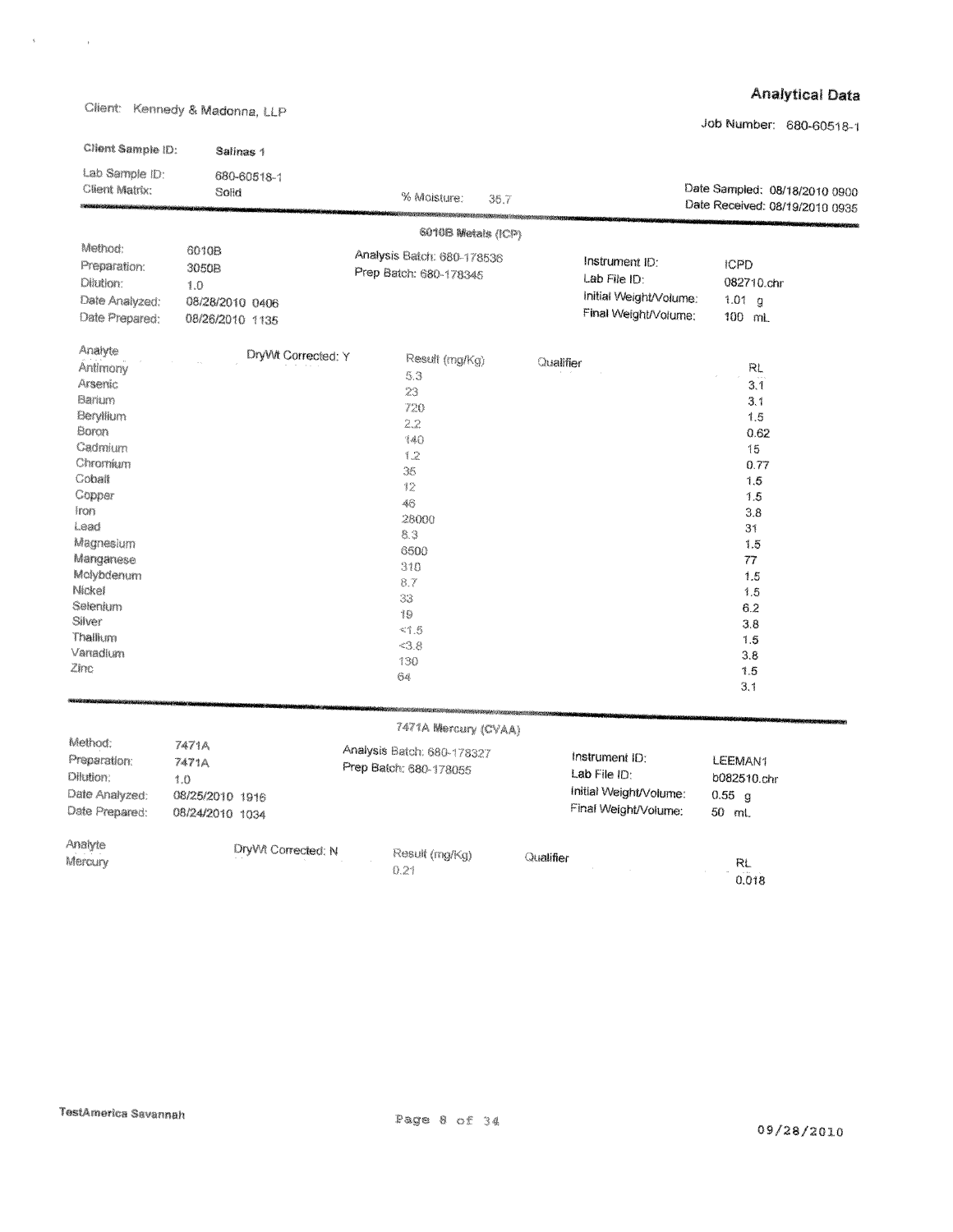#### **BORRADOR**

## Resumen del Análisis de la Muestra de Cenizas de Carbón Tomada en Salinas

Cenizas de la planta de carbón de AES se están usando extensamente como relleno en diferentes municipios en Puerto Rico, especialmente en el sur de la isla. Dada la amplia base de datos del riesgo a la salud y al ambiente que representan estas cenizas, se decidió coger muestras en un área rellenada con cenizas en Salinas. Las muestras se enviaron para análisis de composición química al laboratorio acreditado Test America Savannah. De los resultados reportados de mayor preocupación son los de metales y emisiones radioactivas. Entre los metales de mayor preocupación en las cenizas se encontraron Arsénico, Boro, Cadmio, Cromo, Cobalto, Plomo, Molibdeno, Níquel, Selenio, Talio y Vanadio. Todos son Tóxicos y/o cancerígenos a humanos. Las concentraciones variaron entre unidades de mg/Kg hasta cientos de mg/Kg de ceniza. En docenas de sitios donde se han depositado cenizas de carbón sobre terrenos, según la misma EPA, se han contaminado acuíferos con metales a niveles que los hacen inservibles como fuente de agua. Hay cientos de otros lugares actualmente siendo estudiados por la EPA. El uso de las cenizas de carbón como relleno pone en riesgo de contaminación irreversible a nuestros acuiferos en el área sur de la isla.

Otro resultado de preocupación fueron los niveles altos encontrados de radiación alfa. Esta es de las radioactividades más energéticas. La EPA indica que cuando particulado que genera radiación (en este caso polvo de las cenizas) es inhalado, aumenta el riesgo de contraer cáncer. El transporte y manejo de las cenizas dispersa particulado de cenizas por nuestras carreteras y áreas urbanas poniendo en riesgo la salud del pueblo.

Es sumamente urgente parar estas prácticas de uso de cenizas de carbón que ponen en riesgo la salud del pueblo. En adición, hay que exigir la remoción de estas cenizas de donde se han depositado.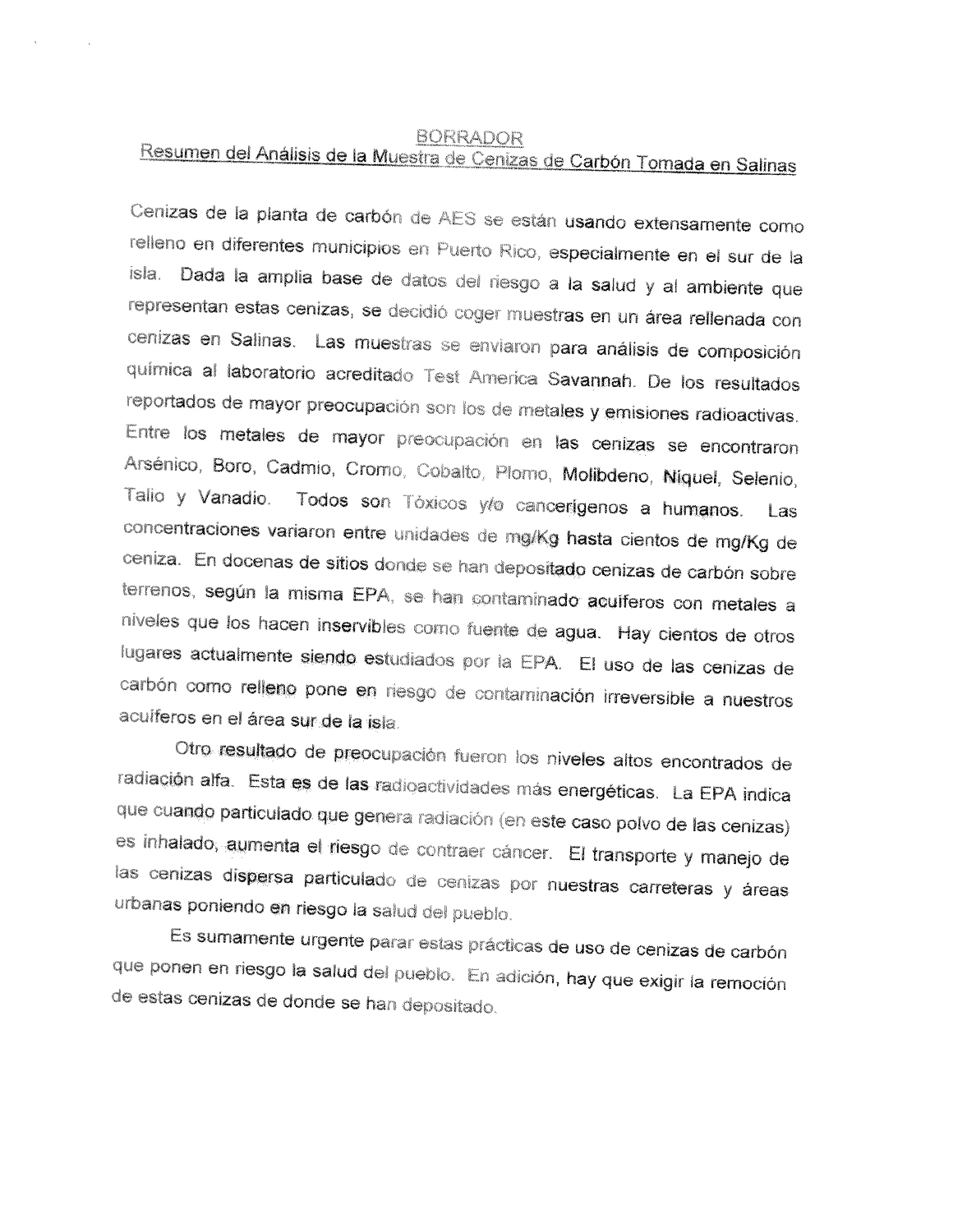#### DRAFT

# Summary of the Analysis of a Coal Ash Sample Taken in Salinas, Puerto Rico

Coal ashes from the AES power generating plant are being used extensively as fill at construction sites in different municipalities in Puerto Rico, especially in the southern region of the island. Based on the overwhelming amount of data that shows the risk to human health and the environment posed by ashes from coal combustion, it was important to analyze ashes from the AES plant in Puerto Rico. Ashes were taken at a construction site in Salinas, P.R. These were sent to Test America Savannah Laboratories for chemical analyses. Of the results reported that were of most concern were the metals and levels of alpha radiation.

Among the metals found of most concern were Arsenic, Boron, Cadmium, Chromium, Cobalt, Lead, Molybdenum, Nickel, Selenium, Thallium, and Vanadium. EPA recognizes that they are toxic and/or present cancer risks to humans (ref. 1). The concentration levels ranged between units of mg/Kg to hundreds of mg/Kg of ash. According to EPA, in dozens of sites of coal ash landfills, groundwater has been contaminated by metals to levels that far exceed safe limits forcing wells to be closed. At least a hundred additional sites are being evaluated for metal contamination due to coal ash. The use of coal ashes as fill puts our groundwater resources at risk of irreversible contamination. These are an important source of drinking water along the south coast.

In addition to the metals, relatively high levels of alpha radiation were found in the ash samples. Alpha particles, among the most energetic radioactivity, if inhaled or ingested, will increase the risk of cancer according to EPA. (ref. 2) When combined, the 9.9 pCi/g gross alpha and 5.7 pCi/g of gross beta radiation in the ash sample are more than triple the 5 pCi/g concentration criterion for surface soil, and still exceed the 15 pCi/g subsurface criteria levels recognized by EPA and NRC for remediation cleanup. (ref. 3) The transport and handling of coal combustion ashes disperses ash particles along our roads and urban areas putting at risk the health of the people.